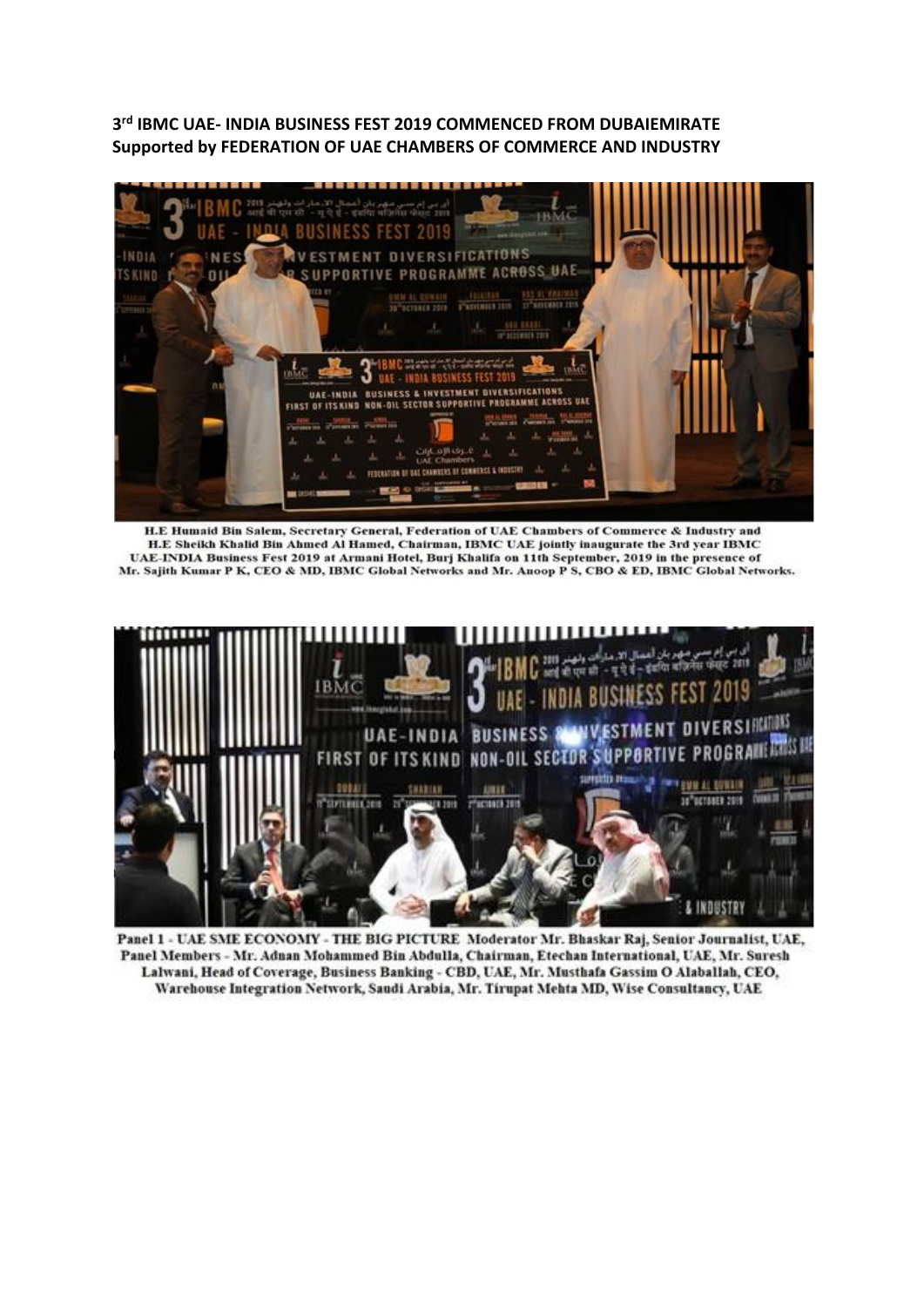

PANEL - 2 - UAE SME ECONOMY - "HOW TO ACHIEVE FULL POTENTIAL" - Moderator - Mr. Sajith Kumar, CEO & MD, IBMC Global Network, PANEL Members - Dr. Tariq A Nizami, CEO, CEO Club Networks worldwide, Mr. Sukesh Govindan, MD, Micro Excel Technologies LLC, UAE, Mr. Balakrishnan, Director, SBYK Chemicals, UAE



PANEL 3 - UAE SME ECONOMY - "NEW FUNDING AND FINANCIAL TOOLS" Moderator - Mr. Bhaskar Raj. Senior Journalist, UAE, PANEL Members - Mr. Mahendra K Asher, Senior Partner, Mahendra K Asher & Co, UAE, Mr. Murtaza Najmi, Partner - A N Associates, UAE, Mr. Ratnakar Shetty, Partner, Mahendra K Asher & Co., UAE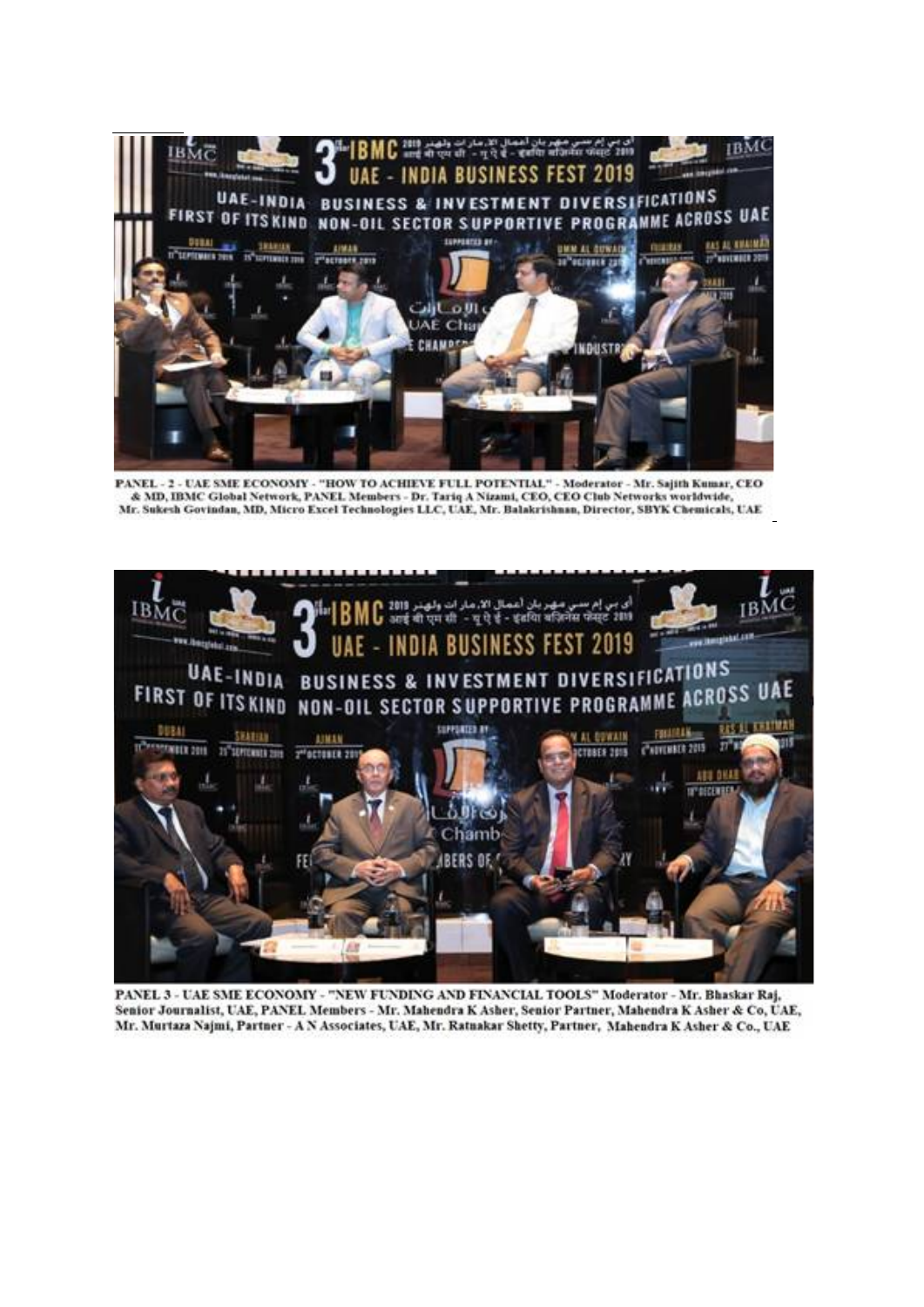

PANEL 4 - UAE SME ECONOMY - "THINK BIG" - Moderator Mr. Issac John, Editorial Director, Khaleej Times, UAE, PANEL Members - Mr. Ambarish Datta, MD & CEO, BSE Institute Ltd., India, Mr. Frederico Fernandes, Project Manager GIAS, General Civil Aviation, UAE, Mr. Sajith Kumar P K, CEO & MD, IBMC Global Networks.



SME OWNER'S LEADERSHIP PROGRAMME for UAE Launched jointly by Mr. Ambarish Datta, MD & CEO, BSE Institute, Ltd., Mumbai, India and Mr. Sajith Kumar P K, CEO & MD, IBMC Global Networks.

- 3<sup>rd</sup> IBMC UAE INDIA Business Fest started from Dubai Emirate with inauguralceremony at Burj Khalifa, Armani Hotel and concludes at Abu Dhabi on December 2019
- Special Focus on SME ECONOMY business in non-oil sectors
- IBMC launches SME Economy UAE Project
- Bombay Stock Exchange Institute and IBMC jointly launched "SME Owner's leadership Programme" across UAE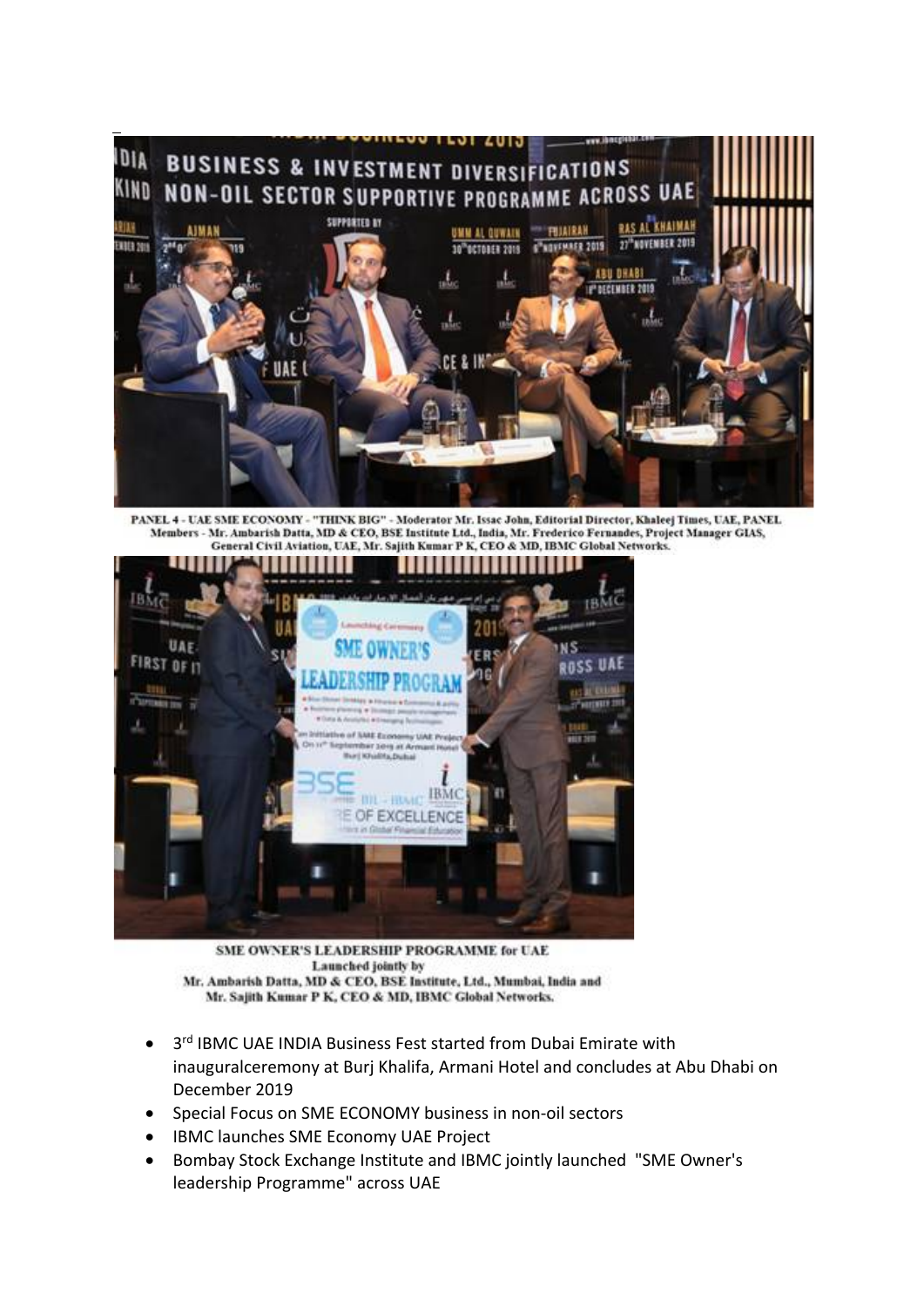• IBMC Launches IBMC Financial News Channel and released IBMC Global Business Connect-the Financial Journal

**Dubai:** 3rd year IBMC UAE India Business Fest 2019 started from Dubai Emirate with inaugural ceremony at Burj Khalifa, Armani Hotel. This is the 3<sup>rd</sup> consecutive year successfully conducting the Fest, the first of its kind in initiated in 2017. This year Business Fest will be conducting at all 7 Emirates to propagate SME Economy Eco System and exploring more business and investment opportunities in Non-Oil Sectors. The fest will showcase the advantages of UAE-India business partnerships and various opportunities through the eco System which includes the stake holders from Multi National Companies to Small Medium Companies. The fest will conclude at Abu Dhabi on December 2019.



IBMC has launched first of its kind **SME Economy UAE Project** to support and empower General Trading and Manufacturing Companies doing various non-oil sector businesses across UAE. This project also will give more confidence level to the new companies setting up in UAE. The project is designed with redefined ecommerce system providing additional opportunities and benefits to customers and companies. Insurance and factoring services with Escrow bank account system and integrated payment gateway system will provide adequate transparency and protection to the business.

The 3<sup>rd</sup> IBMC UAE-INDIA Business Fest 2019 was officially inaugurated at Armani Hotel, Burj Khalifa, jointly by **Chief Guest - H.E Humaid Ben Salem, Secretary General - Federation of UAE Chambers of Commerce & Industry and H.E. Sheikh Khalid Bin Ahmed Al Hamed,Chairman IBMC, United Arab Emirates** in the presence of Mr. Sajith Kumar P K, CEO & Managing Director, IBMC Global Network , Mr. Ambarish Datta- Managing Director & CEO, Bombay Stock Exchange Institute, INDIA, Mr. Anoop P S-CBO & Executive Director, IBMC Global Network, Industry Leaders, Fund Houses, Business Groups from UAE, India, GCC, Africa and Europe.

Considering the importance of proper awareness on upcoming trends in SME Economy, BSE Institute Mumbai and IBMC launched **"SME Owner's leadership Programme"** designed benefit business class from all emirates in UAE.

Mr. Ambarish Datta-MD, Bombay Stock Exchange Institute, INDIA and Mr. SajithKumar P K, CEO & Managing Director, IBMC Global Network jointly launched **"SME Owner's leadership Programme".**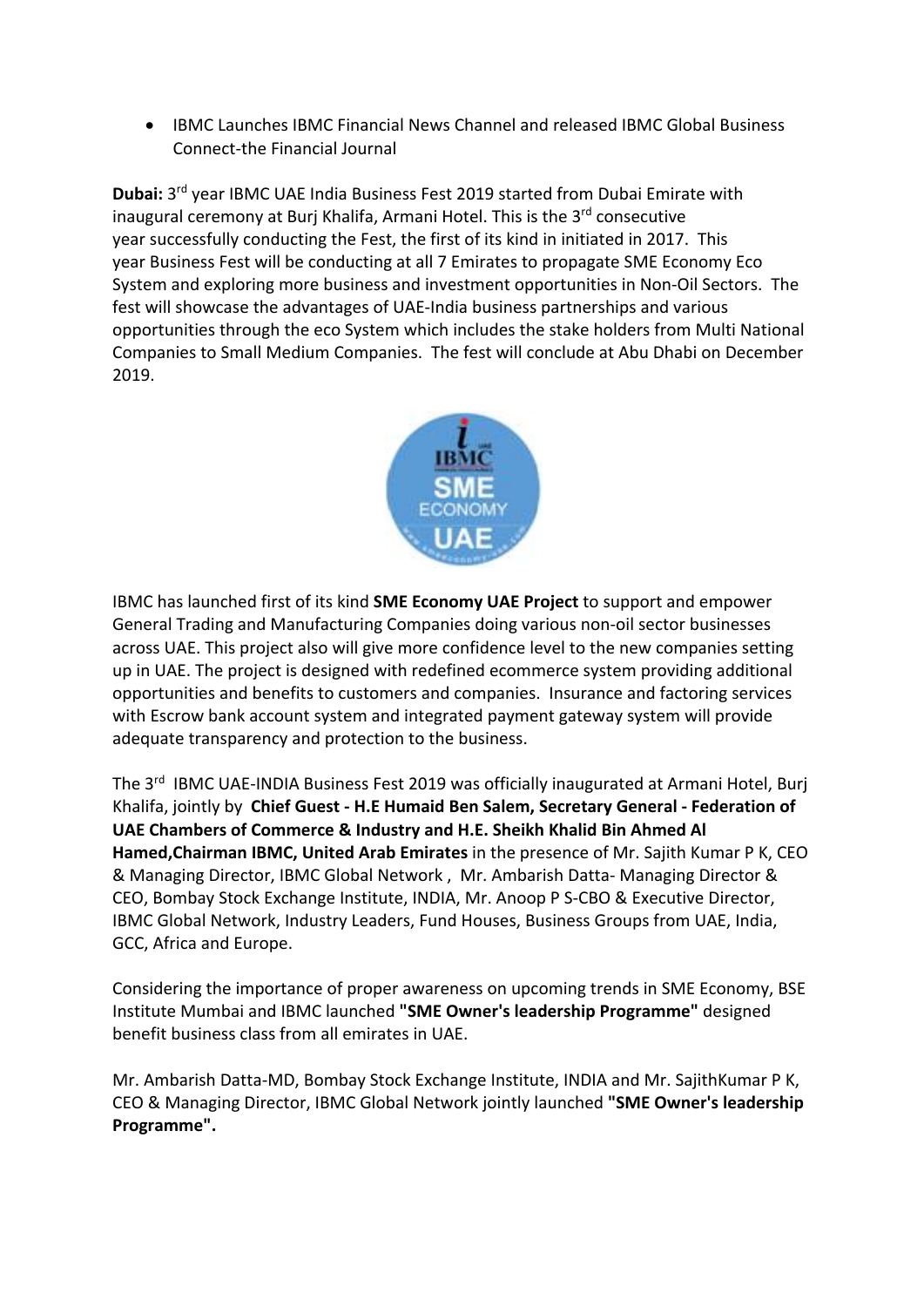

IBMC also launched **IBMC Financial News (IBMC Fin News) Channel** and released **IBMC Global Business Connect**-the Financial Journal benefiting business community to stay updated on the latest happening on business markets.



The Inaugural day witnessed full day business sessions covering Industry Seminars and Workshops focused to support business and investments in UAE and India. Industry Panel discussions explored UAE SME Economy Eco System and its opportunities by show casing 4 exclusive sessions such as **UAE SME Economy - The Big Picture, How to Achieve Full Potential, New Funding and Financial Tools and Think Big.**

For the convenience of the business class and investors across UAE and INDIA, IBMC has done Live streaming and placed recorded versions at IBMC MEDIA YouTube channel. This will support all to understand new business and concepts by watching presentations repeatedly. 2017 & 2018 Business Fest presentations are also available in the youtube channel.

There was special focus given to SME business in non-oil sectors having great potential for expansion and developments in both economies.

**The Business workshops and seminars focused on opportunities in UAE and India with presentations and discussions on key topics by Issac John, Deputy Business Editor ,Khaleej Times, Mahendra K Asher, Senior Partner - Mahendra Asher & Co, UAE ,Adnan Mohammed Bin Abdulla,Chairman,Etechan International, UAE, Mustafa Gassim O Alabdallah, CEO - Warehouse Integration Network, Saudi Arabia, Tirupat Mehta - Managing Director, Wise Consultancy, UAE, Suresh Lalwani - Head of Coverage, Business Banking CCBBG - CBD, UAE, Dr. Tariq A Nizami, Founder & CEO, CEO Clubs Network Worldwide, Balakrishnan, Director, SBYK Chemicals, UAE, Sukesh Govindan, MD, Micro Excel Technologies LLC, UAE, Murtaza Najmi, Partner – Abdul Hussain & Associates, UAE,**